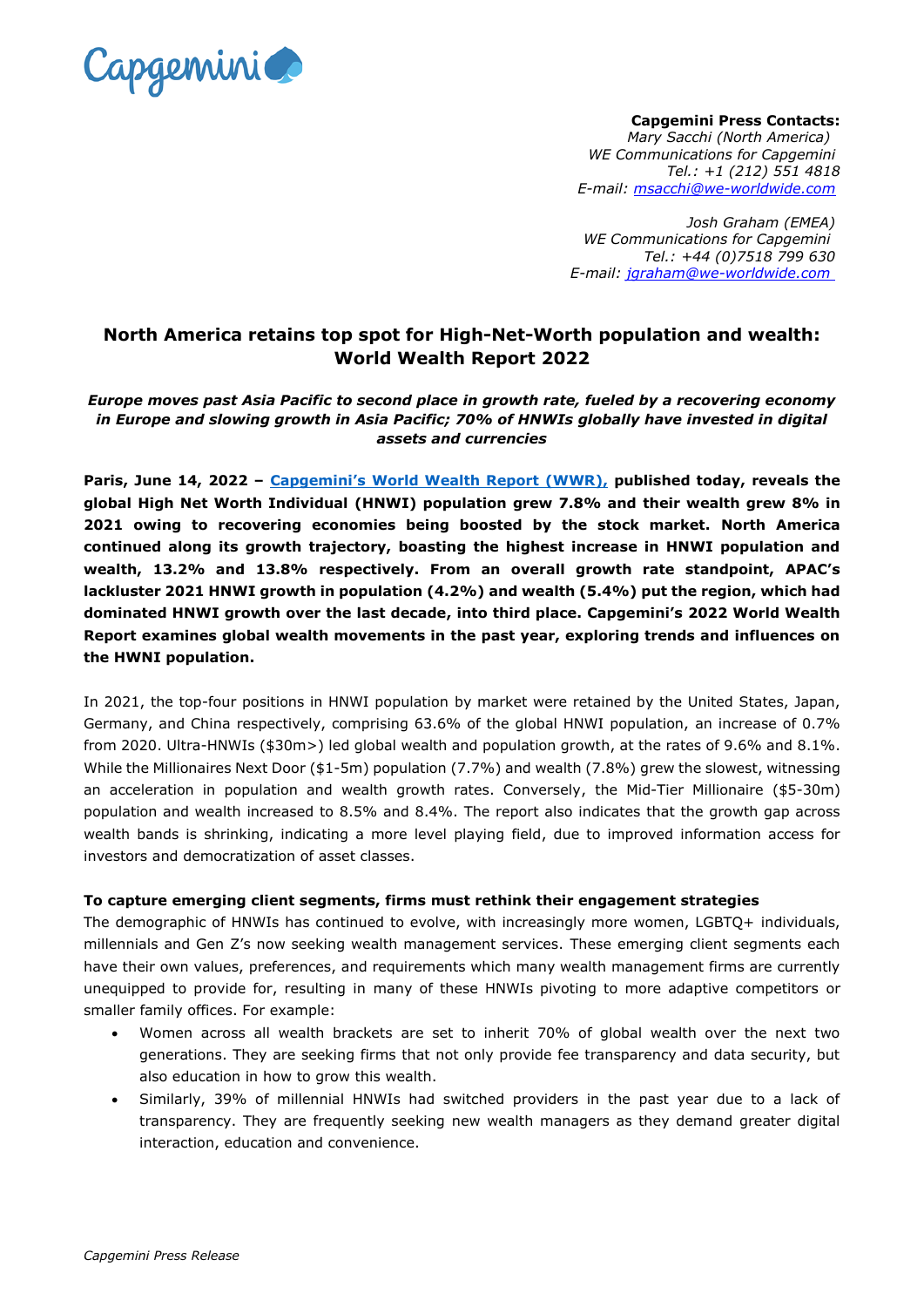

• The tech boom and surge in VC-backed unicorns has created a unique group of tech-wealth HNWIs, and this sizeable mass-affluent segment offers huge potential for wealth management firms, however only 27% of firms say they actively pursue these prospects.

The new wave of HNWIs possesses unique client needs which require wealth managers to adjust their business strategies. To unlock this largely untapped client segment, cites the report, wealth management firms must focus on providing greater convenience, personalized experiences and building trust through approaches such as ecosystem collaboration, comprehensive digital solutions, and greater diversity when hiring new talent.

## **Wealth management firms must embrace data-driven capabilities**

The wealth management sector is undergoing a diversification of investment options, from Sustainable Investing (SI) to the growing prevalence of digital assets. As the ESG imperative continues to grow, wealth management firms must strive to make educational support and expansive product selection for HNWIs, key pillars of their strategies. The report found that globally, 55% of HNWIs have stated that investing in causes with a positive ESG impact is critical, with 64% of HNWIs asking for ESG scores to learn about a fund's societal impact. However, 40% of wealth managers find it challenging to showcase an ESG impact.

*"The influx of new investment avenues such as sustainable investing and digital assets is having a crucial impact on the wealth management industry. Wealth management firms must prioritize providing timely education around this trend to retain their customers,"* said Nilesh Vaidya, Global Industry Head, Retail Banking and Wealth Management, Capgemini's Financial Services Strategic Business Unit*. "Additionally, as we usher in the new era of digital assets, wealth management firms should leverage ecosystem partnerships, to prioritize a diversified digital portfolio of offerings for clients."*

## **Create Chief Customer Officer roles to deliver a superior experience**

An increasing number of wealth management firms have been establishing a new Chief Customer Officer (CCO) role, aimed at nurturing client intimacy, and putting them at the heart of the wealth management process. The role focuses on orchestrating both data and digital benefits across the organization to meet evolving and complex client demands and drive loyalty.

The report finds that by prioritizing automation and data-driven insights, wealth managers can provide hyper-personalized customer experiences to meet the expectations of new-age customers. It cites that the CCOs will play an integral role in building an inclusive client ecosystem while also enhancing their advisor capabilities through actionable data analysis. In doing so, firms can work towards adopting a one-stop-shop approach to meet all customer needs conveniently, which accommodate for unique lifestyle and preferences, ultimately driving business growth.

### **Report Methodology**

The World Wealth Report 2022 covers 71 markets, accounting for more than 98% of global gross national income and 99% of world stock market capitalization. The Capgemini 2022 Global HNW Insights Survey queried 2,973 HNWIs across 24 major wealth markets in North America, Latin America, Europe, and the Asia-Pacific region. Interviews and surveys of more than 70 Wealth Management Executives were conducted across 10 markets, with representation from pure wealth management firms, universal banks, independent broker/dealer firms, and family offices, and queried Wealth Management Executives on the new Tech-Wealth segment, market trends, the role of the CMO, and future strategies. The 2022 Wealth Manager Survey covers more than 350 responses across seven markets and queried wealth managers on their views on the firm's wealth management strategy priorities, their satisfaction with the support provided by their wealth management firm.